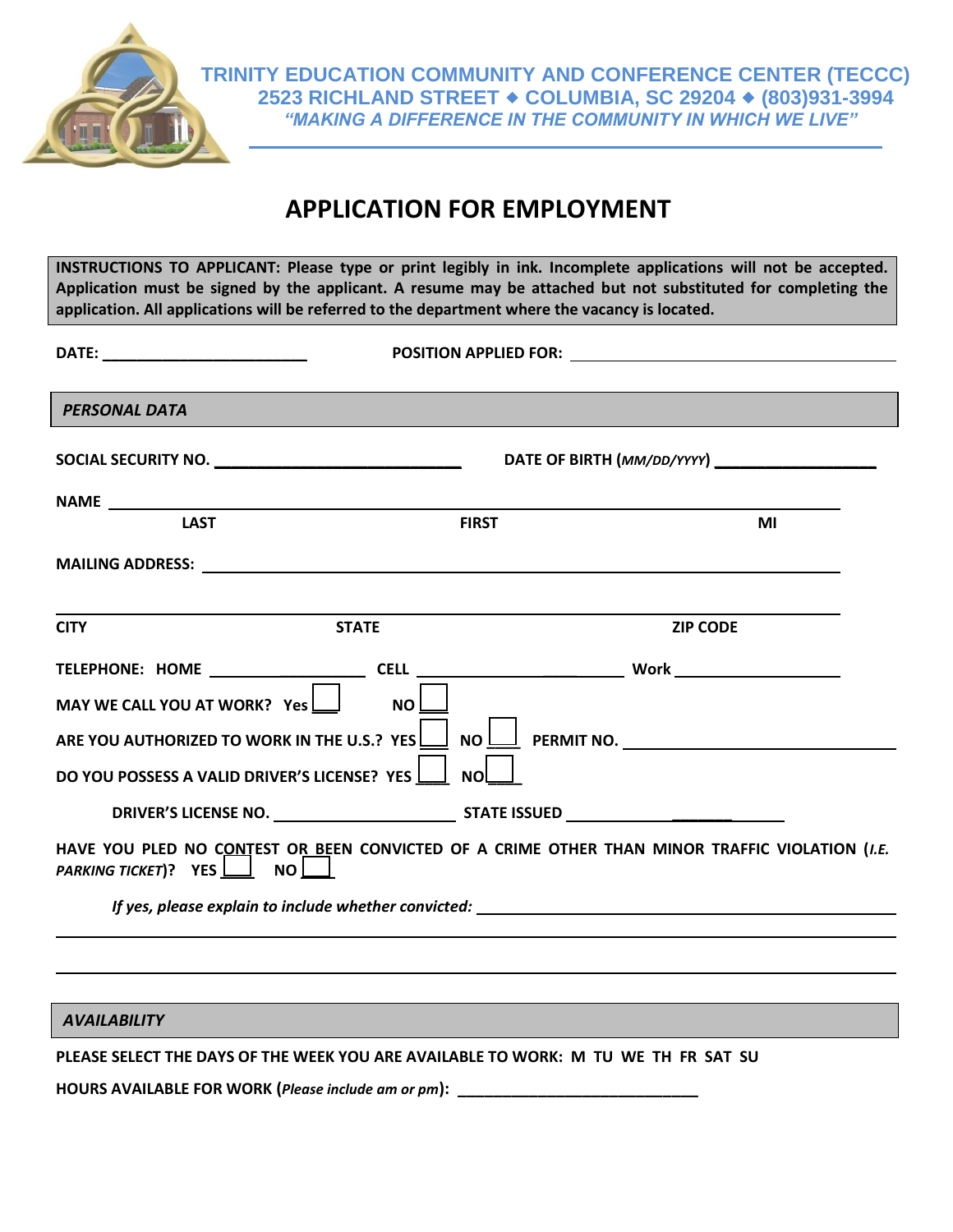*EDUCATION: Starting with High School, provide COMPLETE information on all schools attended, including special courses or schools:*

| <b>TYPE OF SCHOOL</b>           | <b>NAME OF SCHOOL</b> | <b>LOCATION</b><br>(MAILING ADDRESS) | <b>NUMBER OF</b><br><b>YEARS</b><br><b>COMPLETED</b> | <b>MAJOR &amp; DEGREE</b> |
|---------------------------------|-----------------------|--------------------------------------|------------------------------------------------------|---------------------------|
|                                 |                       |                                      |                                                      |                           |
| <b>High School</b>              |                       |                                      |                                                      |                           |
|                                 |                       |                                      |                                                      |                           |
| <b>College</b>                  |                       |                                      |                                                      |                           |
|                                 |                       |                                      |                                                      |                           |
|                                 |                       |                                      |                                                      |                           |
| <b>Business or Trade School</b> |                       |                                      |                                                      |                           |
|                                 |                       |                                      |                                                      |                           |

## **CERTIFICATIONS:**

## *WORK EXPERIENCE*

| May we contact? _______ Hours per week__________ |                |                                                               |
|--------------------------------------------------|----------------|---------------------------------------------------------------|
|                                                  |                |                                                               |
|                                                  |                |                                                               |
|                                                  |                |                                                               |
|                                                  |                | Salary (Weekly, Monthly or Annually) $\underline{\mathsf{S}}$ |
|                                                  |                |                                                               |
|                                                  | <b>Duties:</b> |                                                               |
|                                                  |                |                                                               |
|                                                  |                |                                                               |
|                                                  |                |                                                               |

|                | May we contact? _______ Hours per week_______________ Salary (Weekly, Monthly or Annually) \$ |
|----------------|-----------------------------------------------------------------------------------------------|
|                |                                                                                               |
| <b>Duties:</b> |                                                                                               |
|                |                                                                                               |
|                |                                                                                               |
|                |                                                                                               |
|                |                                                                                               |
|                |                                                                                               |